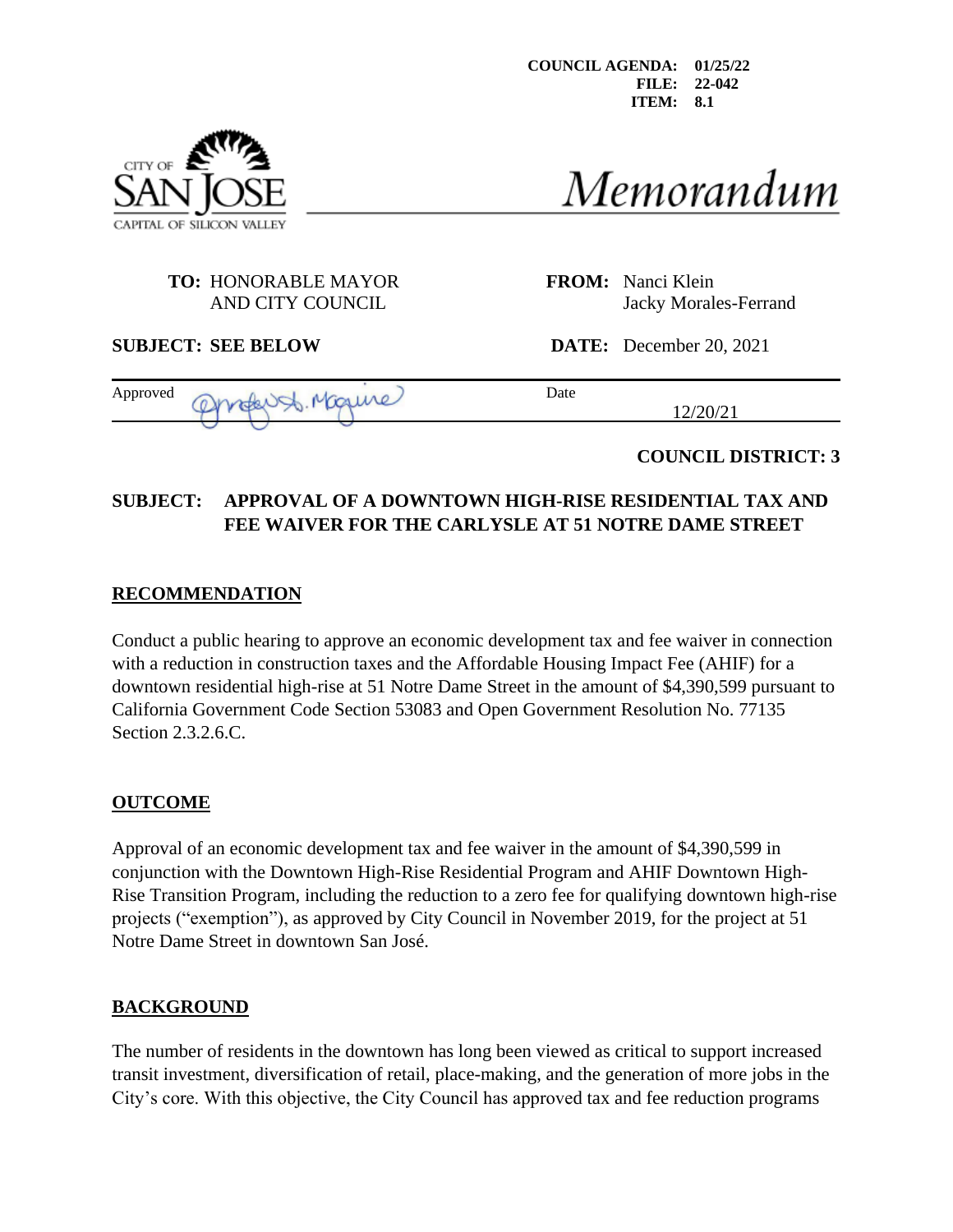for high-rise residential development in 2007, in 2012, and again in 2016. These programs resulted in the construction of 2,412 units.

On June 12, 2018, the City Council approved the Housing Crisis Workplan that included direction for staff to extend the Downtown High-Rise Incentive program, including a 50% reduction in construction taxes and to align this reduction with the end date for the Affordable Housing Impact Fee (AHIF) Transition Program exemption.

On November 5, 2019, the City Council accepted a Downtown High-Rise Feasibility Assessment that demonstrated a typical high-rise residential development in Downtown San José is not financially feasible. The City Council adopted a resolution to extend the deadline of the AHIF transition period for downtown residential high-rise development in the Downtown Core to June 30, 2025, and approved an ordinance creating a temporary fifty percent (50%) reduction of the construction taxes for residential high-rise development in the Downtown Planned Growth Area.

Previous iterations of the Downtown High-Rise Program included a reduction in park impact inlieu fees because high-rise developments paid the same rate as any project with five or more residential units. However, on December 19, 2017, the City Council adopted a new Downtown Core High-Rise Fee Category reflecting the lower observed occupancy of existing high-rises in Downtown San José. With this new fee category, a reduction in parks fees is no longer included as part of the Downtown High-Rise Program.

On August 24, 2014 the San José City Council adopted Resolution No. 77135 which required that a public hearing be conducted for any public subsidy over \$1,000,000 and that notice of such public hearing be in the form of a memorandum addressed to the City Council posted on the City's web site 28 calendar days in advance of the City Council meeting at which a public subsidy is to be considered. The Resolution required that the staff memorandum contain the information found in first table in the Fiscal/Policy Alignment section of this memorandum. California Code Section 53083 (Assembly Bill 562) was also enacted in 2014 and requires local agencies to provide specified information to the public before approving an economic development subsidy over \$100,000. The state-required information is found in the second table in the Fiscal/Policy Alignment section of this memorandum.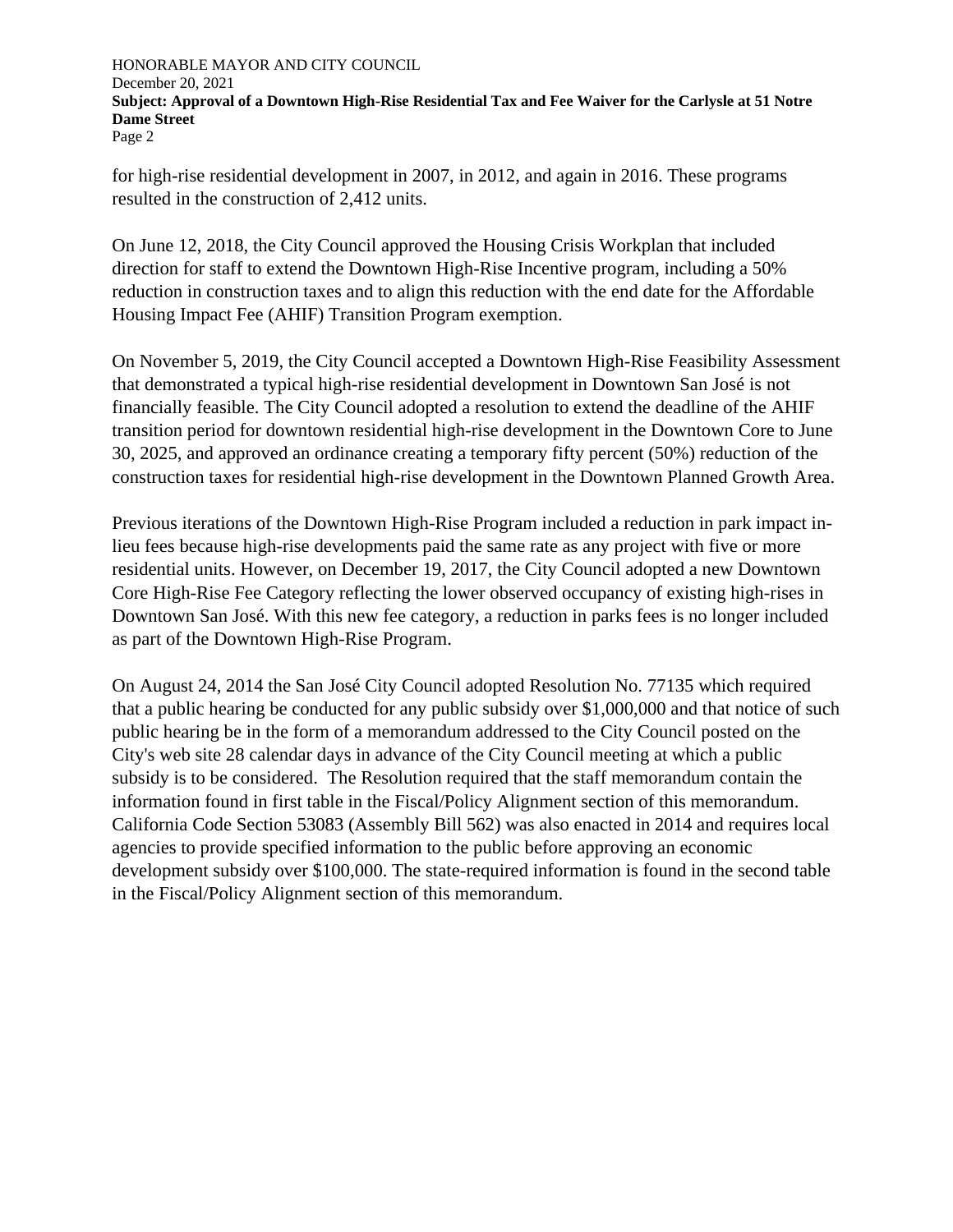## **ANALYSIS**

#### Background on Tax and Fee Reduction Programs

To be eligible for the fifty percent (50%) reduction in the Building and Structure Construction Tax (B&S) and the Commercial-Residential-Mobile Home-Park Building Tax (CRMP), a project must:

- Be in the Downtown Planned Growth Area as defined by the 2040 General Plan
- Be at least 12 stories in height
- Complete final inspection of 80% of the units by June 30, 2025
- Pay deferred fees and taxes prior to the scheduling of final inspection of 80% of the units
- Retain contractors licensed by the State of California for the construction of the project
- Employ only construction workers who possess necessary licenses and certifications required by the State of California

Only the residential portion of the building is eligible for the 50% reduction of the B&S and CRMP construction taxes.

Additionally, project developers should make a good faith effort to 1) comply with the State of California's apprenticeship program requirement and 2) ensure that 25% of those apprentices are identified as having an employment barrier.

To be eligible for the AHIF exemption a project must:

- Be a rental development located in the Downtown Core Area (as described in Resolution No. 73587)
- Meet minimum height requirements where the highest occupied floor must have an elevation of at least 150 feet above street-level
- Provide evidence that the development is not a for-sale development
- Record an AHIF Agreement, prior to issuance of a Building Permit and prior to May 30, 2025, specifying which fee shall apply in the event the development fails to satisfy all transition waiver requirements
- Provide evidence of Certificate of Occupancy on or prior to June 30, 2025

The City Council approved the current Downtown High-Rise Program in 2019 after receiving a feasibility study conducted by an economic consultant, Strategic Economics. The study demonstrated the difficult development conditions in the downtown for high-rise residential development at that time. The report can be found [here.](https://sanjose.legistar.com/View.ashx?M=F&ID=7709216&GUID=FD432D68-4153-46A9-BFE7-60EAF887660F)<sup>1</sup> Construction costs have remained high in our region and while rents in San José have been on the rise since January 2021, they remain below pre-pandemic levels. Given these factors, there is no reason to believe that feasibility has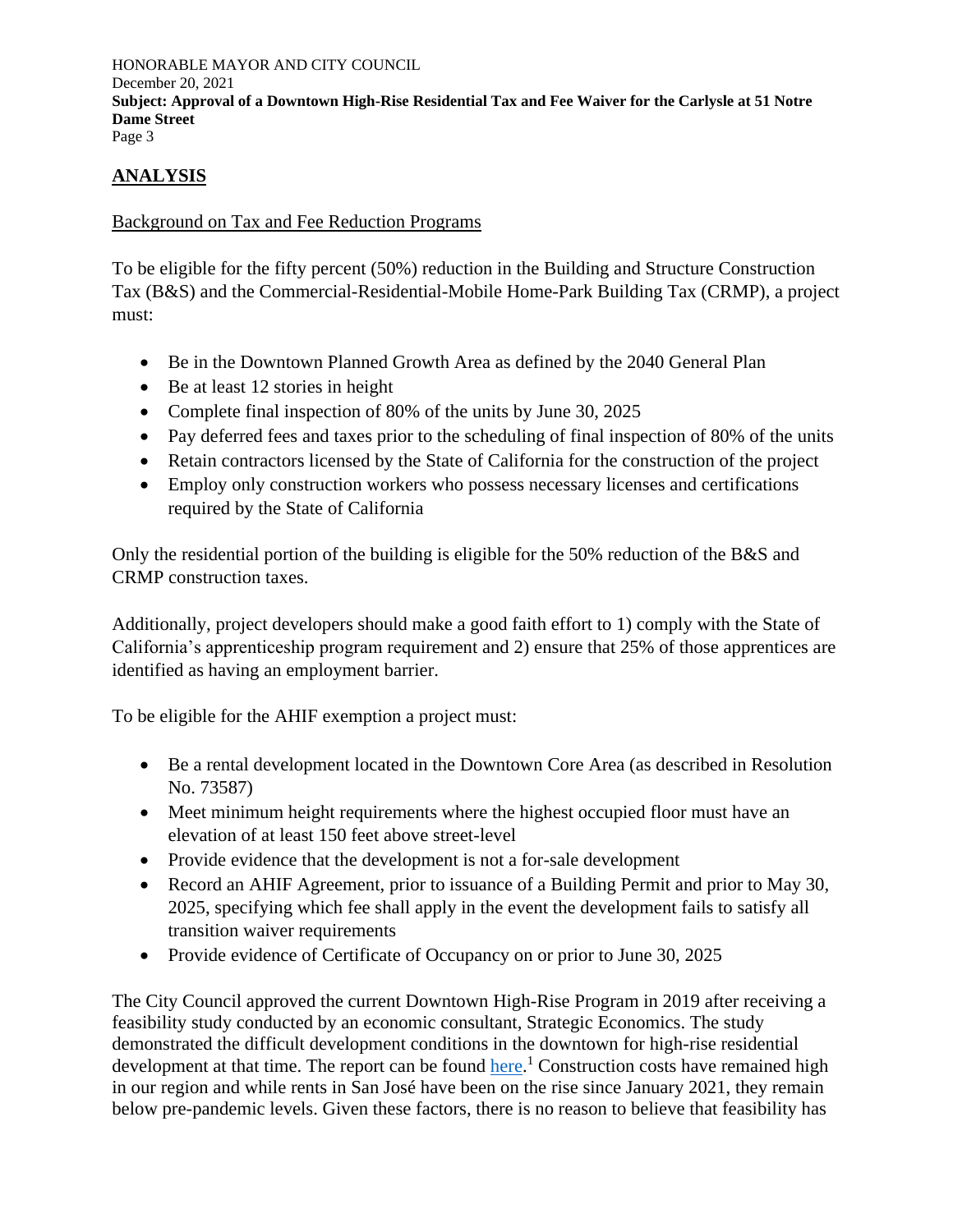significantly improved since this study was conducted. Staff will complete an updated feasibility analysis for high-rise residential development as a component of the update to the Report the Cost of Residential Development that is part of the Housing Crisis Workplan. Staff will complete this work and report to the City Council in the spring of 2022.

The Downtown High-Rise Residential Program includes affordable housing fees (AHIF or Inclusionary Housing Ordinance depending on date of approval), and the City's two construction taxes applied to residential development.

#### Project Description

The Carlysle is a 557,749 square foot, 21-story, type IA construction, mixed-use tower on a 0.667-acre site at 51 Notre Dame Street. The floor of the 21<sup>st</sup> story is set at 234 feet and 10 inches above street-level and meets the height and story requirements. The tower contains 290 market-rate rental units and 7,603 sq. ft. of retail space on the ground floor, 123,479 sq. ft. of office space on floors five through nine, and 230,073 sq. ft. of residential space and 9,021 sq. ft. of residential amenity space on floors 10 through 21. Parking is included on floors two through four.

The project is located in both the Downtown Core and the Downtown Planned Growth Area, and also meets the height and size requirements for both programs. The project does not have a condominium map and is not proposing any for-sale units. The project must also comply with its affordable housing compliance plan, and record against the site an agreement memorializing the requirements under the AHIF downtown high-rise transition program prior to building permit issuance. City staff will also execute a Project Completion Agreement to ensure the additional requirements of the tax reduction are met.

#### Construction Taxes

The City's construction taxes include the B&S and the CRMP, both of which are based on the valuation of construction derived from the most current building valuation data table published by the International Code Council or the developer's stated construction valuation, whichever is higher. The B&S tax rate on residential building construction valuation is 1.54%, and the CRMP tax rate on residential building construction valuation is 2.42%, for a combined tax of 3.96%. The B&S tax rate on commercial construction valuation is 1.5%, and the CRMP tax rate on commercial building construction valuation is 3%. Proceeds are used to fund city-wide capital improvement projects such as repairs and redevelopment of existing recreational facilities and transportation-related projects and improvements, such as pavement maintenance, complete streets, pedestrian safety, and traffic calming projects. The total amount of the B&S and CRMP construction taxes for this project is \$1,901,825 with a 50% reduction for the residential portion and full payment of commercial portion.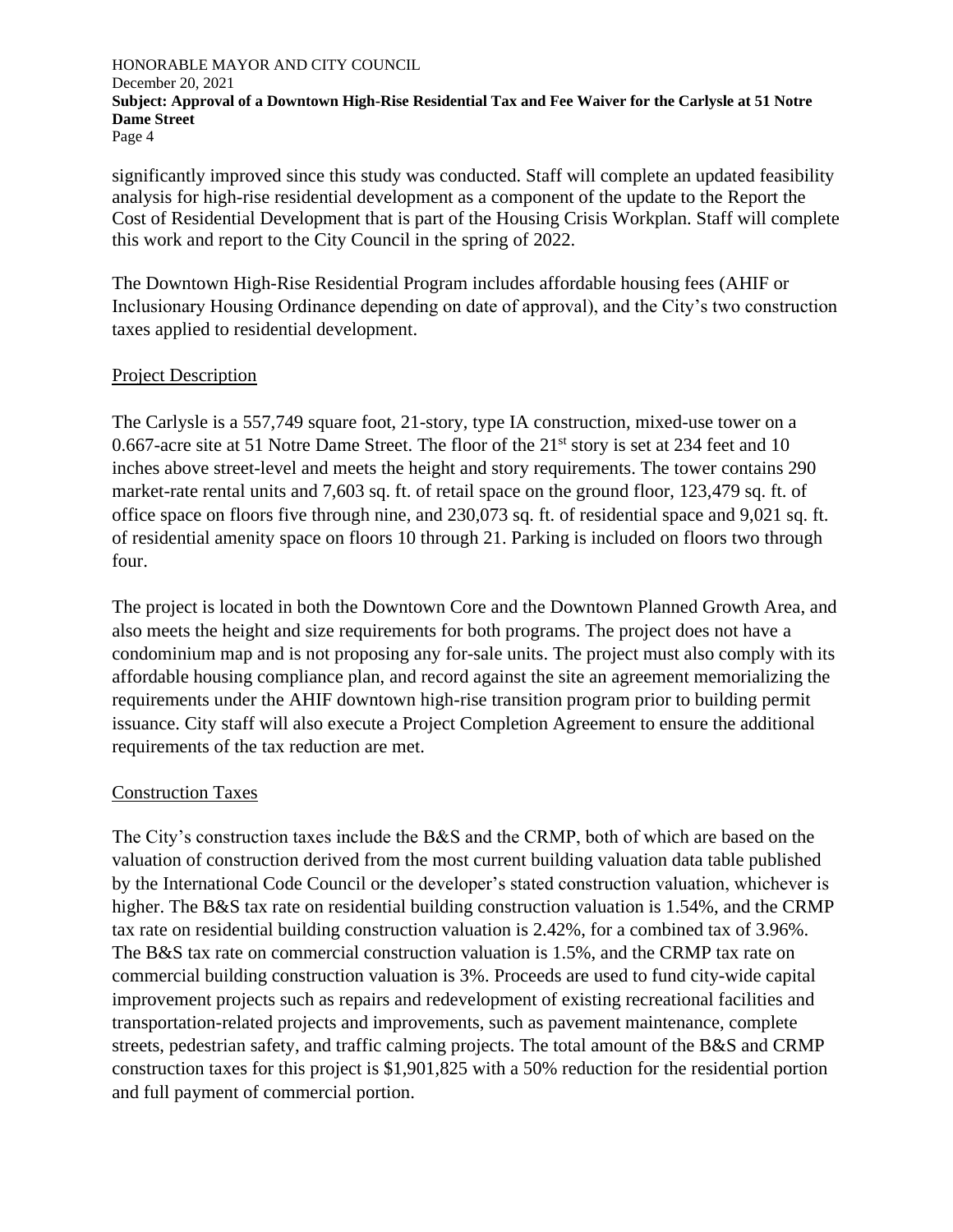#### Affordable Housing Impact Fee (AHIF)

The AHIF Program was established to address the increased need for affordable housing connected with the development of new market-rate residential rental units. Under the AHIF program, new market-rate rental housing development are charged a per square foot fee on net rental space. The current per square foot fee is \$19.15. The total AHIF fee for this project is \$3,675,172.

#### Commercial Linkage Fee

The project will be required to pay the Commercial Linkage Fee at the current rate for downtown office over 100,000 sq. ft. The total fee amount is estimated at \$1,481,748.

#### Proposed Tax and Fee Waiver

The proposed tax and fee waiver for this project is \$715,427 from the suspension of 50% of construction taxes and \$3,675,172 from the Affordable Housing Impact Fee exemption.

#### **CONCLUSION**

A public hearing for The Carlysle project, located at 51 Notre Dame Street, will be conducted as is required under City and state law for the approval of a tax and fee waiver in the amount of \$4,390,599 in conjunction with the Downtown High-Rise Residential Incentive and AHIF Downtown High-Rise Transition Programs.

#### **EVALUATION AND FOLLOW-UP**

City staff will execute a Project Completion Agreement with Acquity Realty, Inc, as required under City code (SJMC 4.46.039.11 & SJMC 4.47.089) and will monitor project construction to ensure requirements of the Downtown High-Rise Residential Program are completed prior to the sunset date of June 30, 2025. The project must still comply with the affordable housing compliance plan, and record against the site an agreement memorializing the requirements under the AHIF downtown high-rise transition program prior to both building permit issuance and May 30, 2025.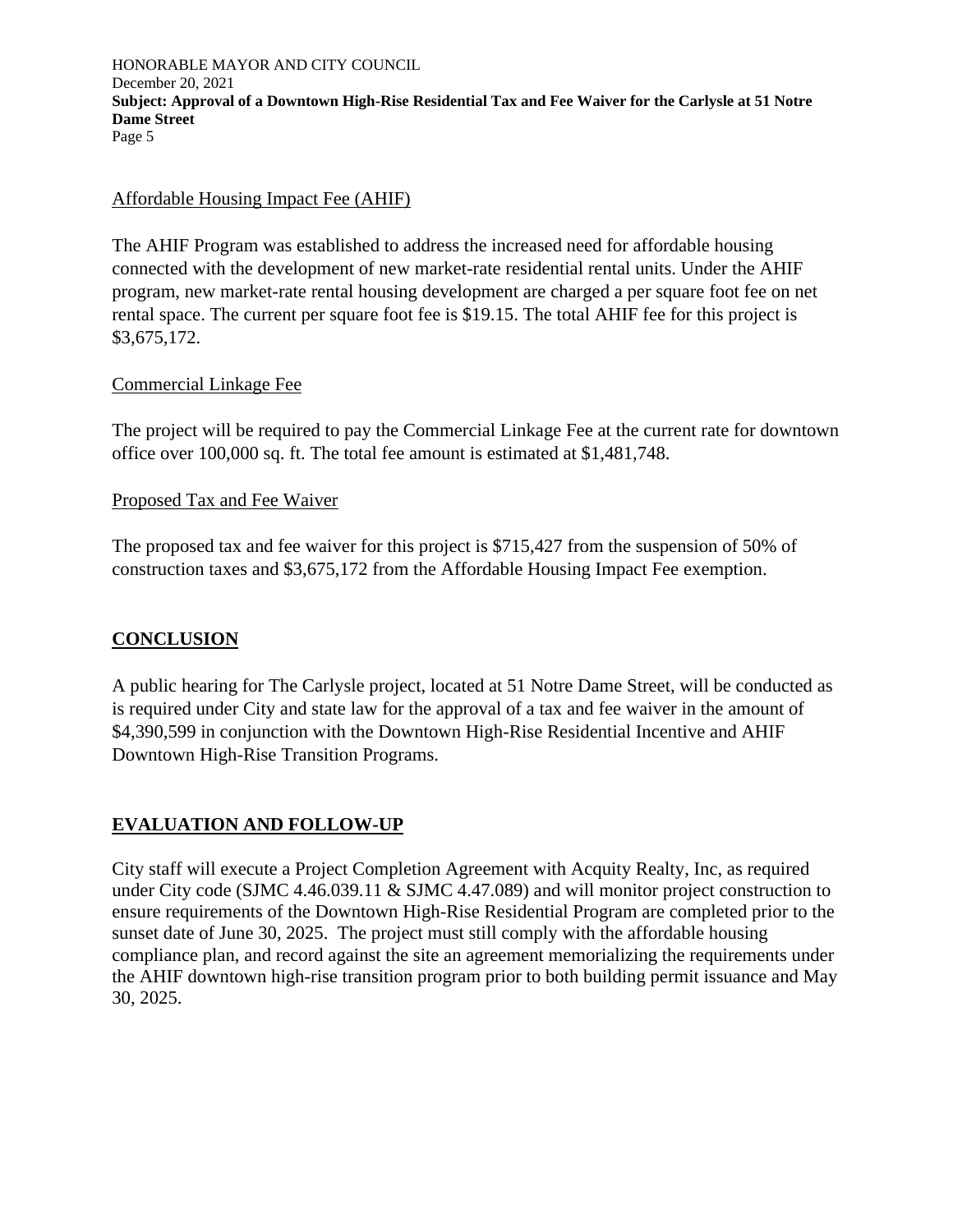#### **CLIMATE SMART SAN JOSE**

The recommendation has no effect on Climate Smart San José energy, water, or mobility goals.

### **PUBLIC OUTREACH**

The memorandum will be posted on the City's website for the January 25, 2022 City Council agenda.

#### **COORDINATION**

This memorandum has been coordinated with the City Attorney's Office, the Department of Planning Building & Code Enforcement, and the City Manager's Budget Office.

### **COMMISSION RECOMMENDATION**

No Commission recommendation is associated with this action.

#### **FISCAL/POLICY ALIGNMENT**

The project aligns with the City's Economic Development Strategy to position Downtown as Silicon Valley's City Center to attract a diverse range of residents.

Benefits:

- Estimated one-time revenue to the City:
	- Construction Taxes: \$1,901,825
	- Parkland In-Lieu Fees: \$4,234,000
	- Commercial Linkage Fee: \$1,481,748
- Estimated recurring annual revenue to the City:
	- Property Tax: \$330,400
	- Business Tax: \$44,153
	- Sales and Transaction Tax: \$7,603

The City of San José receives 14% of one percent of assessed property value as property tax. The County of Santa Clara receives 18% of the property tax distribution. The corresponding school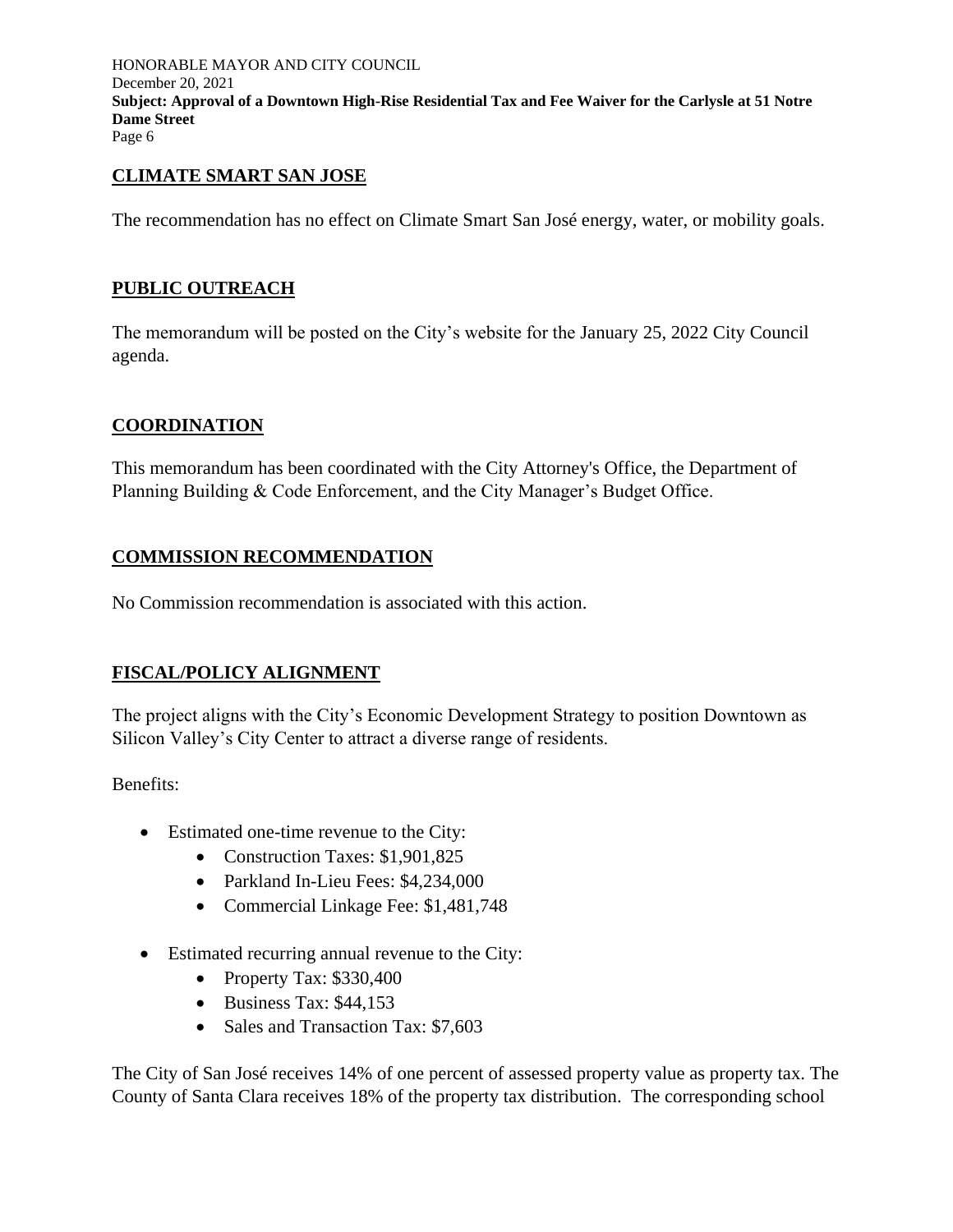district (San José Unified School District) receives 44% of the property tax distribution. In addition, the corresponding school district will collect a fee of \$0.56/square foot for the commercial/retail space and \$3.48/square foot for residential.

The City of San José also receives ongoing revenue from the collection of a 5% Utility User Tax that applies to electricity, gas, telecommunications, and water usage. An estimate is not provided as the amount varies depending on the specific uses within a building.

The table below addresses the requirements set forth in the City of San José's Resolution 77135 for publication of information related to an economic development subsidy of more than \$1,000,000.

| i. Accountability     | The Downtown High-Rise Incentive program             |
|-----------------------|------------------------------------------------------|
|                       | suspends 50% of construction taxes for eligible      |
|                       | developments and allows for payment of taxes to      |
|                       |                                                      |
|                       | be delayed until the scheduling of final inspection  |
|                       | for the Certificate of Occupancy. The program        |
|                       | also provides an exemption to the Affordable         |
|                       | Housing Impact Fee for projects meeting certain      |
|                       | conditions.                                          |
| ii. Net fiscal impact | The project is estimated to generate one-time        |
|                       | revenue of \$7,617,573 (Construction Taxes:          |
|                       | \$1,901,825, Parkland In-Lieu Fees: \$4,234,000,     |
|                       | and Commercial Linkage Fee: \$1,481,748) and         |
|                       | recurring annual revenue of \$382,156 (Property      |
|                       | Tax: \$330,400, Business Tax: \$44,153, Sales and    |
|                       | Transaction Tax: \$7,603) to the City of San José.   |
|                       | The construction tax revenue gained on this          |
|                       | project is \$1,901,825. The park impact fee gained   |
|                       | on this project is \$4,234,000. The construction tax |
|                       | revenue forgone is \$715,427. The AHIF fee           |
|                       | revenue forgone is \$3,675,172.                      |
| iii. Net job impact   | This project is estimated to create approximately    |
|                       | 175 full-time, 60 part-time, and 20 temporary        |
|                       | construction jobs. 44.4% of these construction       |
|                       | jobs will generate an annual salary above \$80,000   |
|                       | and 44.4% of the total number of construction        |
|                       | jobs will generate an annual salary between          |
|                       | \$60,000 and \$80,000. 4.4% at \$40,000 to           |
|                       | \$60,000, 4.4% at \$20,000 to \$40,000 and 2.2% at   |
|                       | less than \$20,000. According the Developer, the     |
|                       | part-time and temporary workers will typically       |
|                       | earn a wage of \$45,000 to 60,000 based on total     |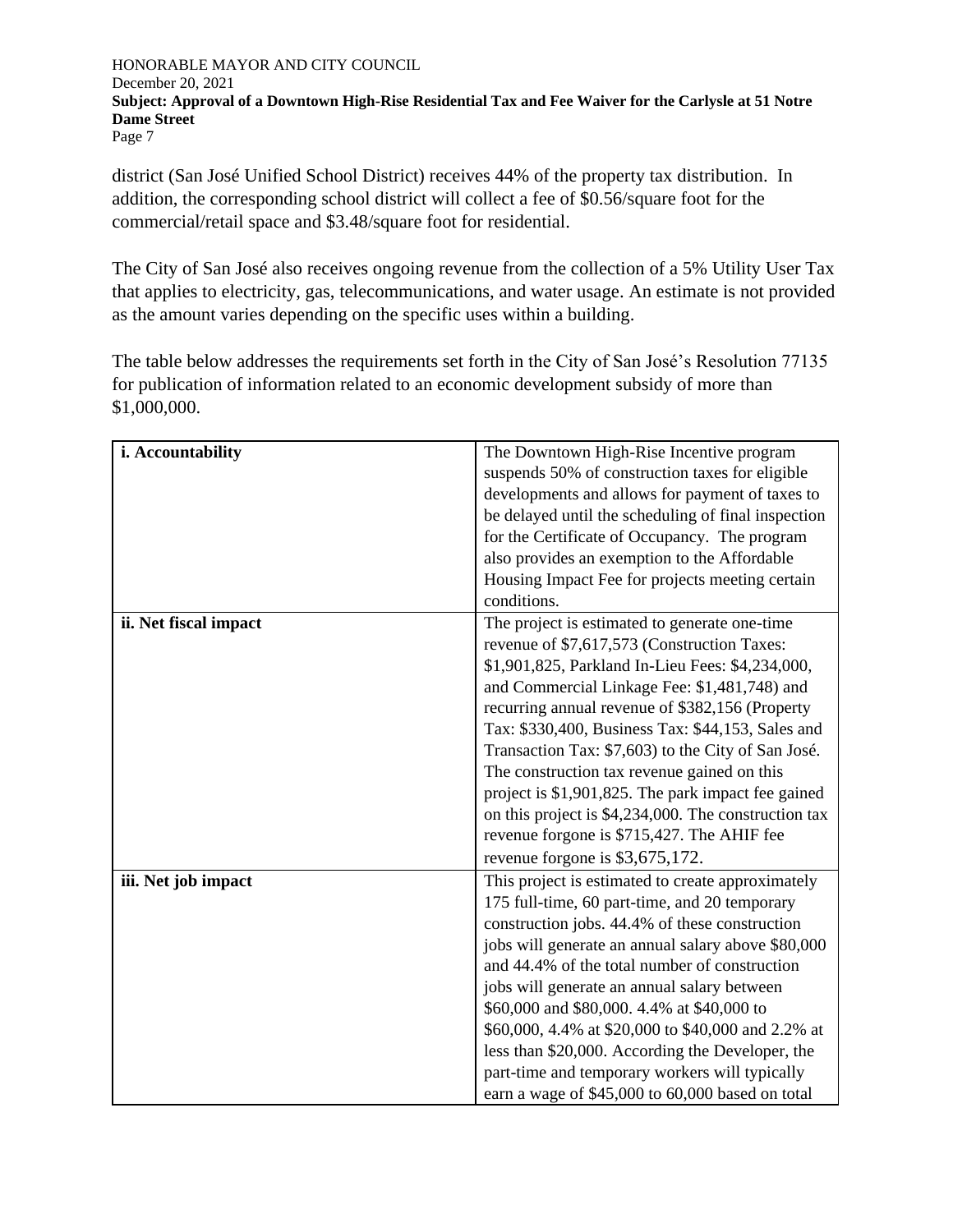#### HONORABLE MAYOR AND CITY COUNCIL

December 20, 2021

**Subject: Approval of a Downtown High-Rise Residential Tax and Fee Waiver for the Carlysle at 51 Notre Dame Street**

Page 8

|                          | working hours for the year, that will be associated  |
|--------------------------|------------------------------------------------------|
|                          | with other projects in addition to The Carlysle. No  |
|                          | new demand for Extremely Low-Income housing          |
|                          | units is anticipated to be generated by employees    |
|                          | of this project. Post construction, the project is   |
|                          | estimated to create 512 FTE positions in the office  |
|                          | space, and 7 FTE positions for the residential       |
|                          | space.                                               |
| iv. Housing impact       | This project will deliver 290 new market-rate        |
|                          | (above 120% of Area Median Income) housing           |
|                          | units (638 estimated residents) to Downtown.         |
| v. Source of funds       | The incentive does not provide funds directly to     |
|                          | the project. It is a suspension of 50% of            |
|                          | construction taxes, and an exemption for the         |
|                          | Affordable Housing Impact Fee. The project is        |
|                          | estimated to generate one-time revenue of            |
|                          | \$7,617,573 and recurring annual revenue of          |
|                          | \$382,156 to the City of San José.                   |
| vi. Neighborhood impacts | No significant impacts are anticipated on traffic or |
|                          | public infrastructure.                               |

The table below addresses the requirements set forth in the State of California AB 562 (Government Code 53083) for publication of information related to an economic development subsidy and a public hearing.

| i. Name/address of benefiting business entity    | Acquity Realty, Inc.                              |
|--------------------------------------------------|---------------------------------------------------|
|                                                  | 333 W. Santa Clara St, Suite 810                  |
|                                                  | San José, CA 95113                                |
| ii. Start and end dates for the subsidy          | Projects will become eligible for the subsidy per |
|                                                  | the current Downtown High-Rise Residential        |
|                                                  | Program. The subsidy will become finalized upon   |
|                                                  | payment of fees prior to the sunset date of the   |
|                                                  | Downtown High-Rise Residential Program,           |
|                                                  | subject to conditions therein.                    |
| iii. Description of the subsidy, estimated total | The City shall suspend 50% of construction taxes  |
| amount of expenditure of public funds or         | on the high-rise constructed at 51 Notre Dame     |
| revenue lost                                     | Street and shall allow payment of the taxes to be |
|                                                  | delayed until prior to scheduling of the final    |
|                                                  | inspection for the Certificate of Occupancy. The  |
|                                                  | City shall also provide an exemption for the      |
|                                                  | Affordable Housing Impact Fee. The estimated      |
|                                                  | economic development subsidy is \$4,390,599.      |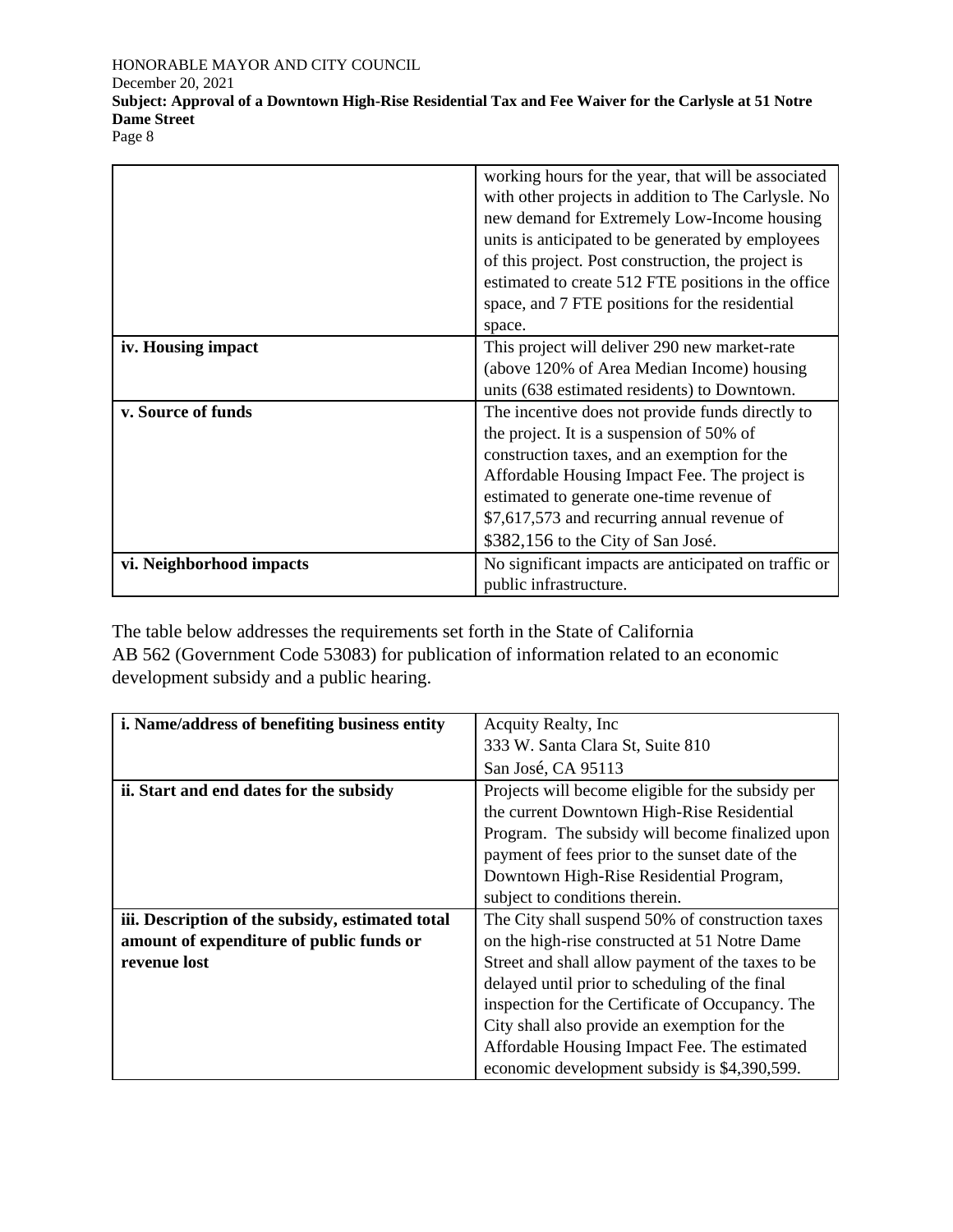Page 9

| iv. Statement of public purpose              | To encourage the development of high-rise           |
|----------------------------------------------|-----------------------------------------------------|
|                                              | residential in the Downtown Area, spurring          |
|                                              | increased retail amenities, attracting more         |
|                                              | employers, increasing transit use, and improving    |
|                                              | public life in San José. The aggregation of these   |
|                                              | factors will increase the economic vitality of the  |
|                                              | City's urban core and will translate to increased   |
|                                              | property tax and sales tax revenue to the City of   |
|                                              | San José.                                           |
| v. Projected tax revenue                     | Estimated recurring tax revenue to the City of San  |
|                                              | José is \$382,156 of which \$330,400 is derived     |
|                                              | from property tax.                                  |
| vi. Estimated number of jobs created, broken | This project is estimated to create approximately   |
| down by full time, part-time and temporary   | 175 full-time, 60 part-time, and 20 temporary       |
| positions                                    | construction jobs. 44.4% of these construction      |
|                                              | jobs will generate an annual salary above \$80,000  |
|                                              | and 44.4% of the total number of construction       |
|                                              | jobs will generate an annual salary between         |
|                                              | \$60,000 and \$80,000. 4.4% at \$40,000 to          |
|                                              | \$60,000, 4.4% at \$20,000 to \$40,000 and 2.2% at  |
|                                              | less than \$20,000. According the Developer, the    |
|                                              | part-time and temporary workers will typically      |
|                                              | earn a wage of \$45,000 to 60,000 based on total    |
|                                              | working hours for the year, that will be associated |
|                                              | with other projects in addition to The Carlysle.    |

#### **CEQA**

Addendum to the Downtown Strategy 2040 Final Environmental Impact Report and addenda thereto, Planning File No. SP20-020.

 /s/ JACKY MORALES-FERRAND Director, Housing

 /s/ NANCI KLEIN Director of Economic Development and Cultural Affairs

For questions, please contact Jerad Ferguson, Housing Catalyst at (408) 535-8176, or [jerad.ferguson@sanjoseca.gov.](mailto:jerad.ferguson@sanjoseca.gov)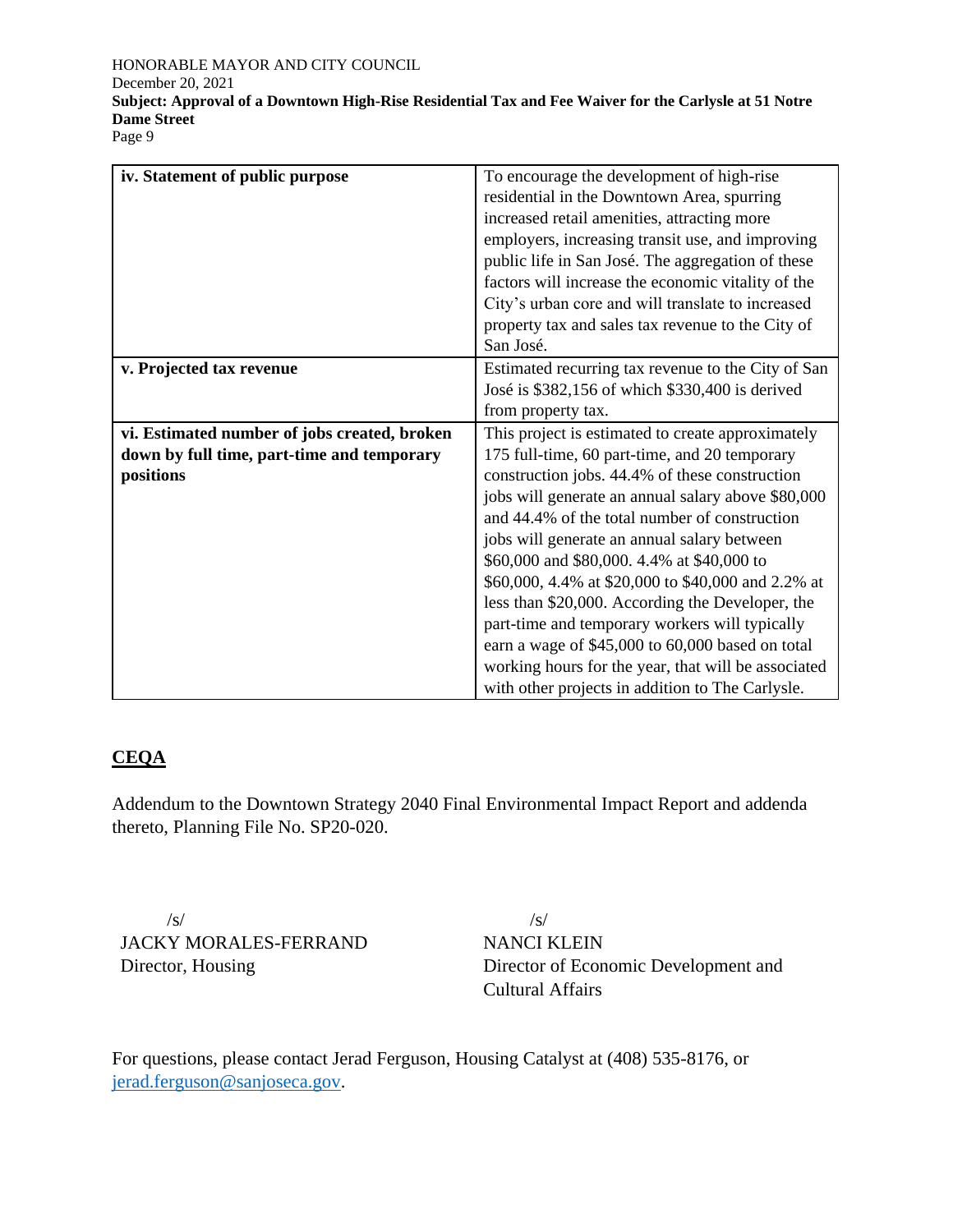## **Appendix A: Project Renderings**